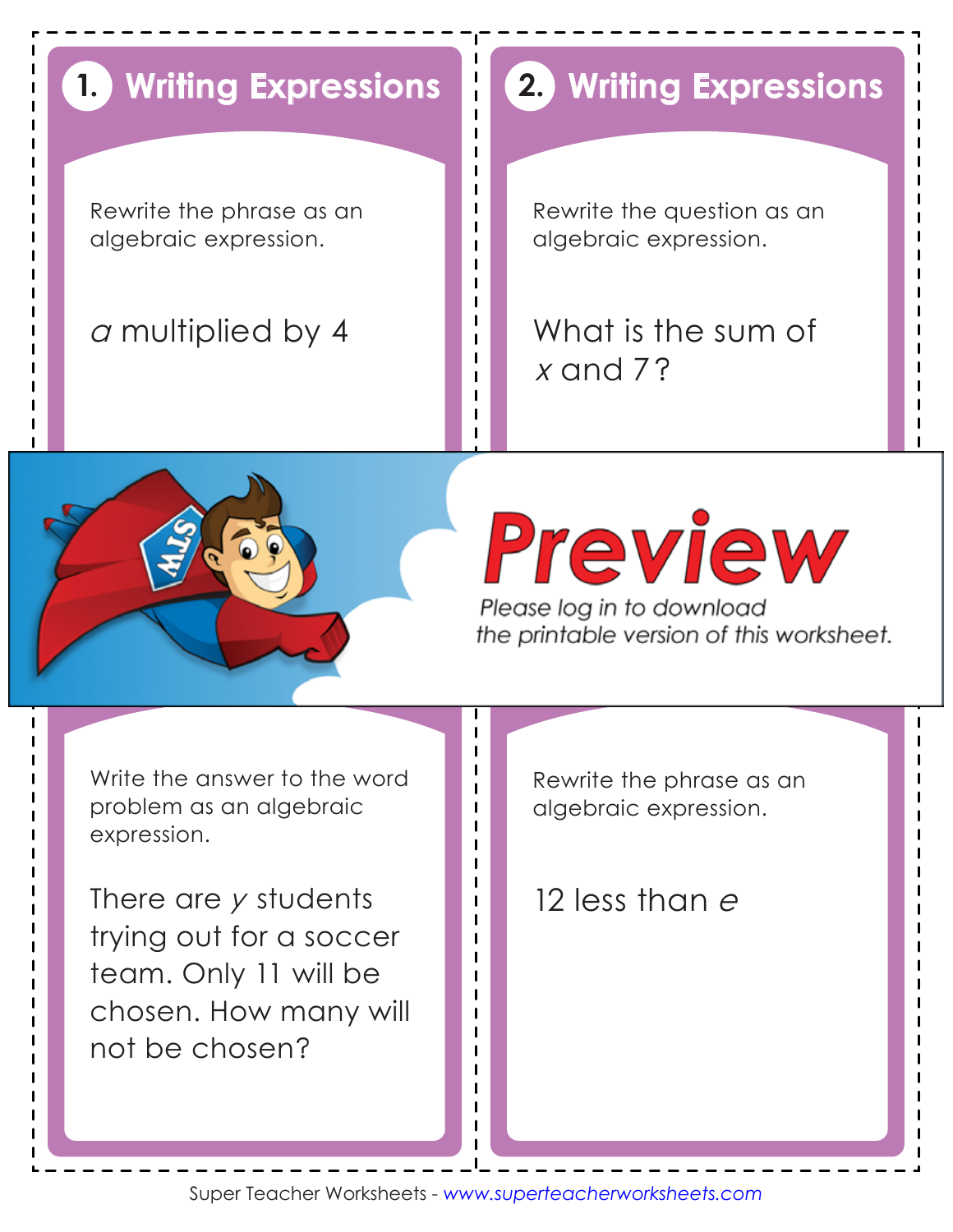## **Writing Expressions 5.**

Rewrite the phrase as an algebraic expression.

### triple *<sup>z</sup>*

## **Writing Expressions 6.**

Rewrite the question as an algebraic expression.

What is 3 less than *f* ?



# Preview

Please log in to download the printable version of this worksheet. **8.**

Write the answer to the word problem as an algebraic expression.

There are 3 players on a basketball team. There are *y* teams in the league. How many players are in the basketball league?

Rewrite the phrase as an algebraic expression.

z divided by 9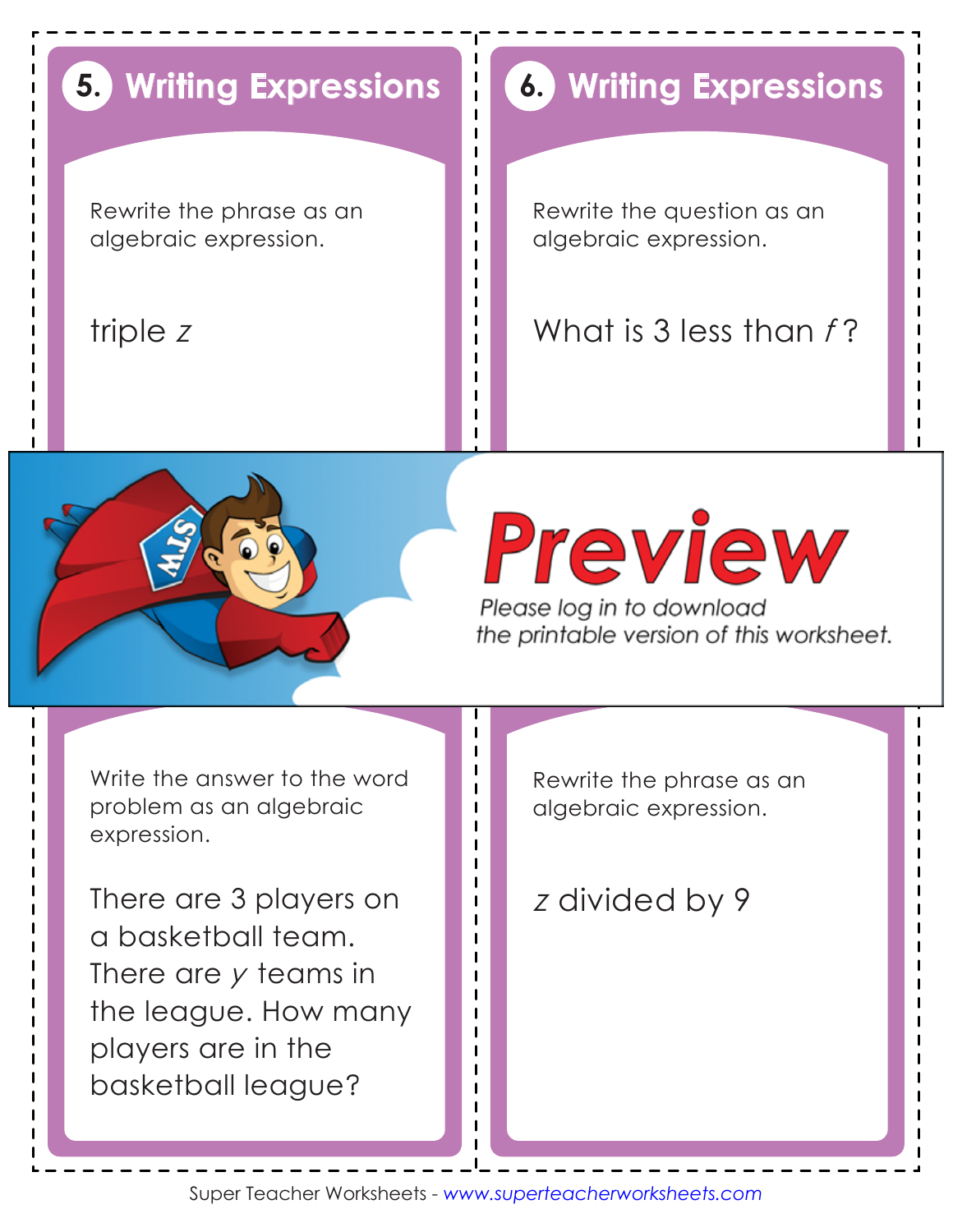## **Writing Expressions 9.**

Rewrite the phrase as an algebraic expression.

## *g* divided by 25

## **Writing Expressions 10.**

Rewrite the question as an algebraic expression.

What is 10 times *m*?



# Preview

Please log in to download the printable version of this worksheet. **12.**

Write the answer to the word problem as an algebraic expression.

There are *b* birds in a tree. Two fly away. How many birds are left in the tree?

Rewrite the phrase as an algebraic expression.

### *<sup>s</sup>*more than 2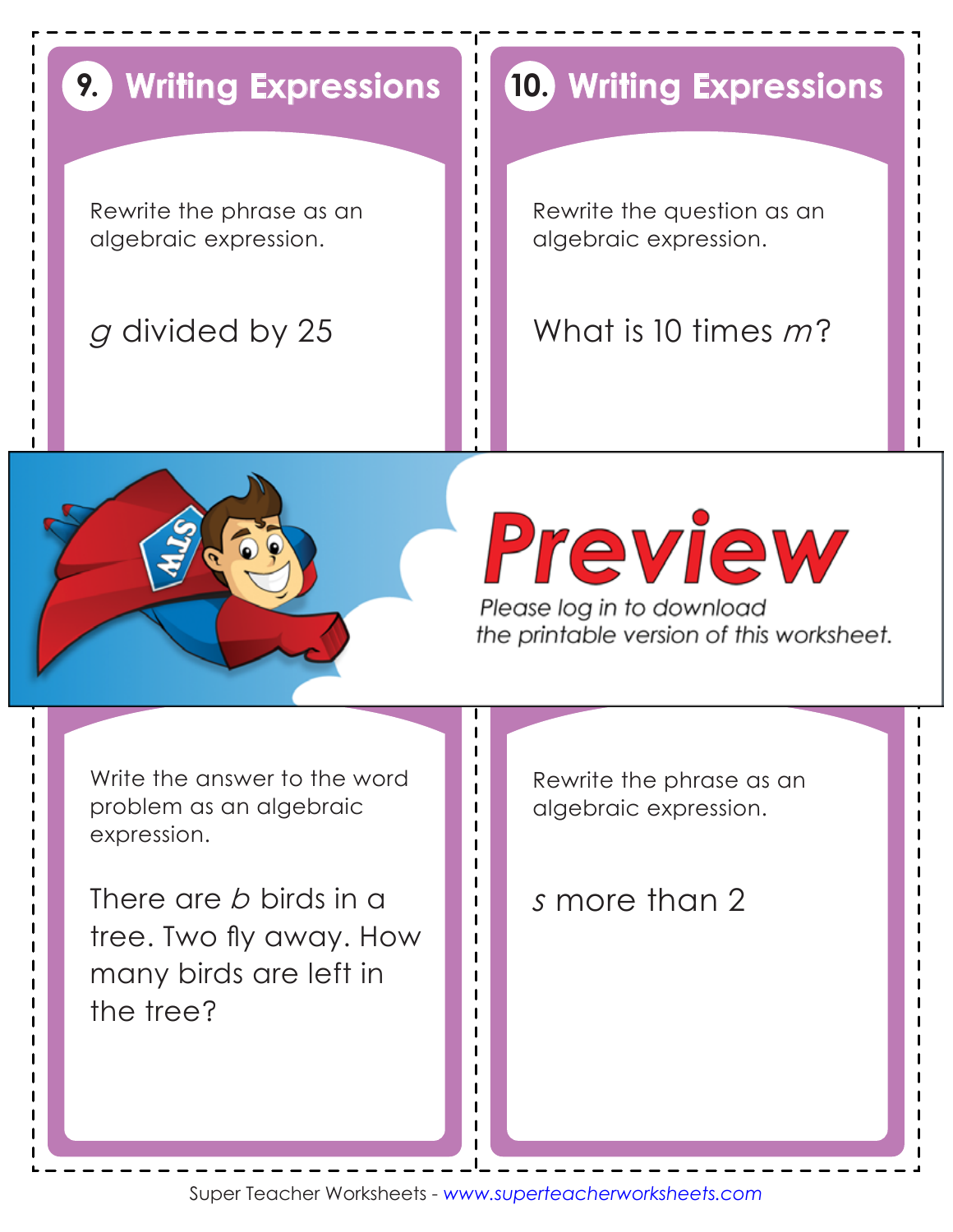## **Writing Expressions 13.**

Rewrite the phrase as an algebraic expression.

## quadruple *t*

## **Writing Expressions 14.**

Rewrite the question as an algebraic expression.

What is *x* divided by 14?



# Preview

Please log in to download the printable version of this worksheet. **16.**

Write the answer to the word problem as an algebraic expression.

There are 2 slices of pizza on each plate. There are *p* plates. How many slices of pizza are there in all?

Rewrite the phrase as an algebraic expression.

4 larger than *<sup>a</sup>*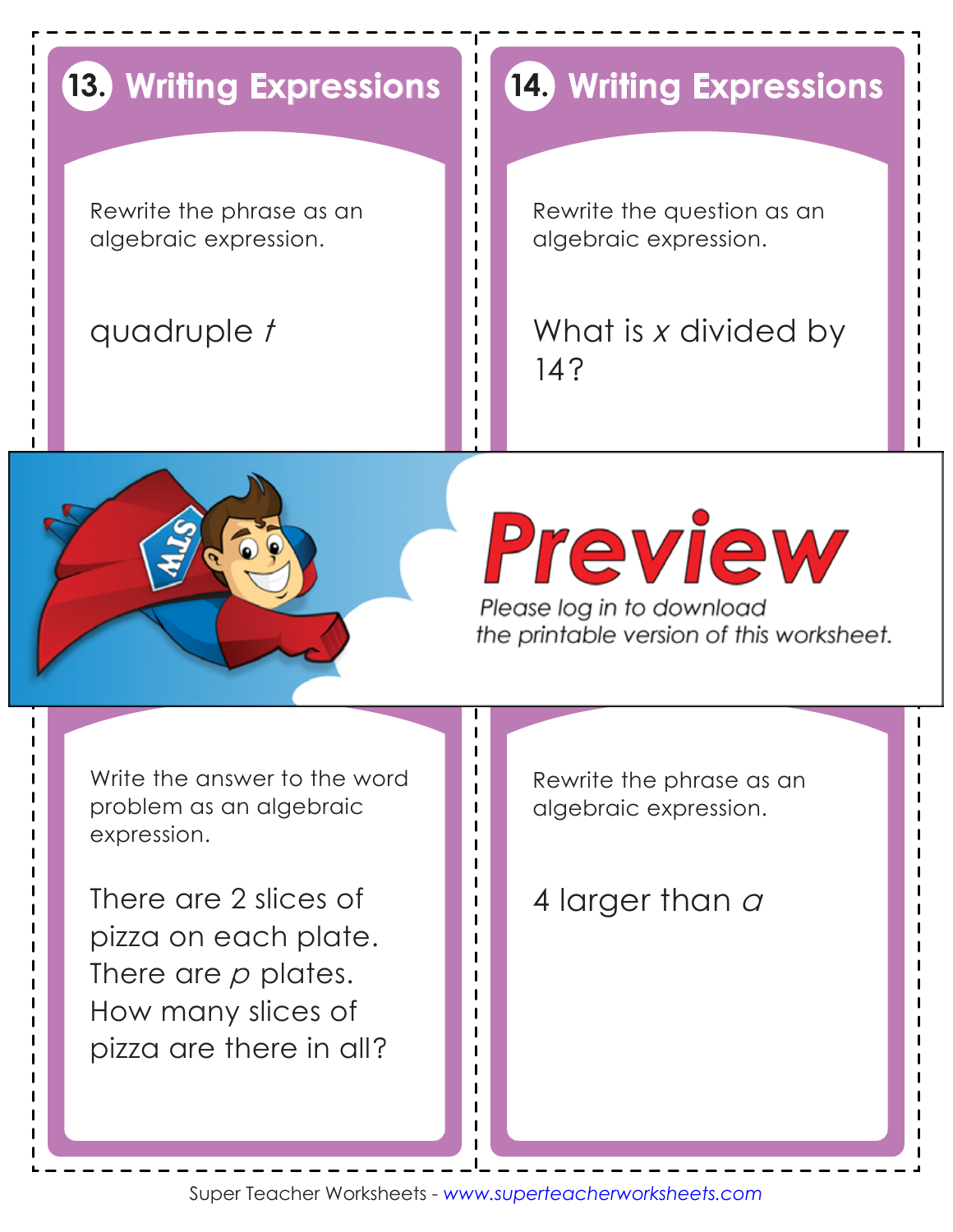## **Writing Expressions 17.**

Rewrite the phrase as an algebraic expression.

the product of *j* and 5

## **Writing Expressions 18.**

Rewrite the question as an algebraic expression.

What do you get when you subtract 8 from *<sup>z</sup>* ?



## Preview Please log in to download

the printable version of this worksheet. **20.**

Write the answer to the word problem as an algebraic expression.

A monkey has 8 bananas. The zookeeper brings the monkey *d* more bananas. How many bananas does the monkey have now?

Rewrite the phrase as an algebraic expression.

*q* divided by 4

Super Teacher Worksheets - *www.superteacherworksheets.com*

Ш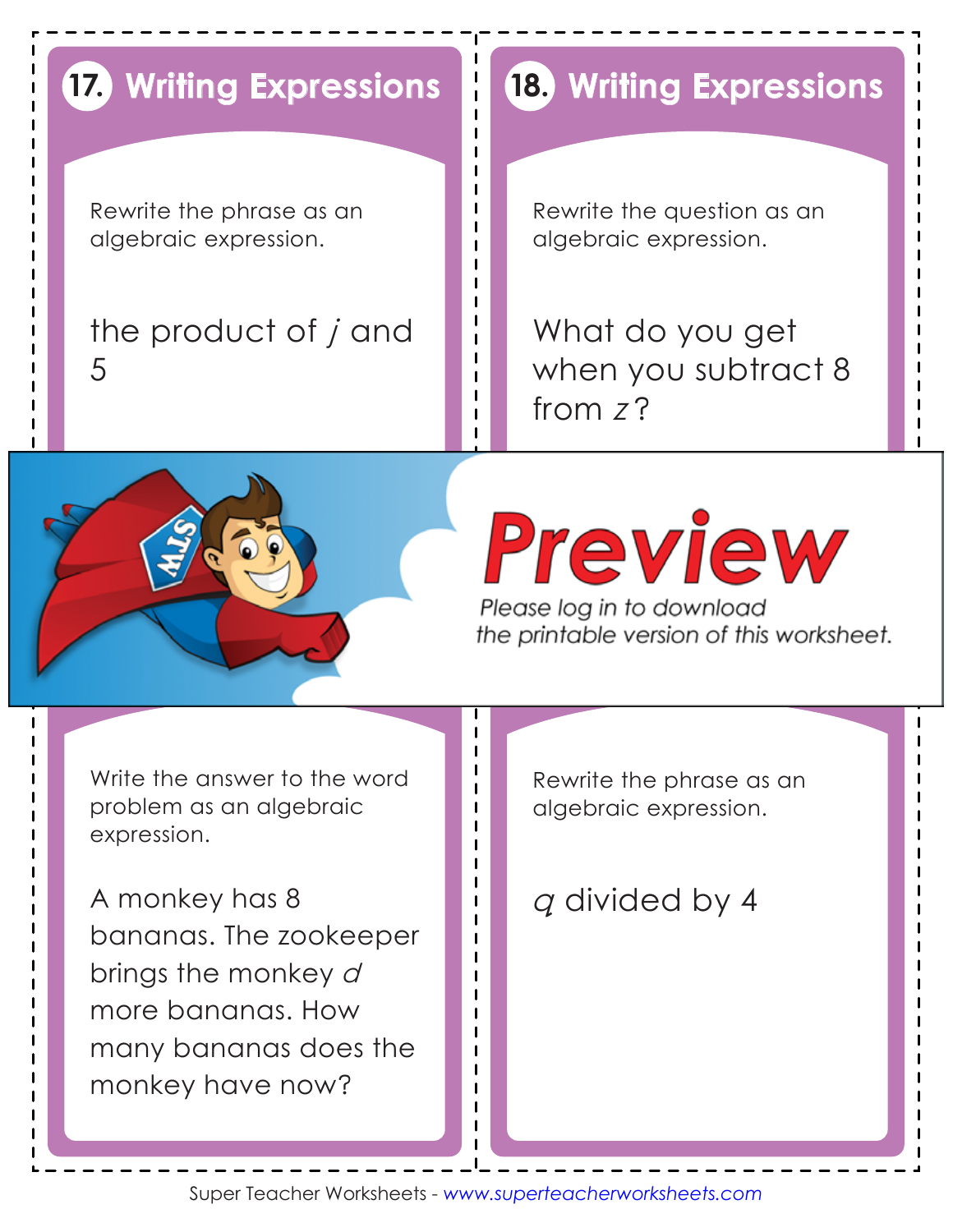## **21. Writing Expressions**

Rewrite the phrase as an algebraic expression.

## half of *<sup>e</sup>*

## **22. Writing Expressions**

Rewrite the question as an algebraic expression.

What is *w* increased by 7?



# Preview

Please log in to download the printable version of this worksheet. **24.**

Write the answer to the word problem as an algebraic expression.

Mike's car has a gas tank that holds 20 gallons of gas. There are *g* gallons in the tank. How many more gallons of gas will he need if he wants to fill the tank?

Rewrite the phrase as an algebraic expression.

the sum of *s* and 22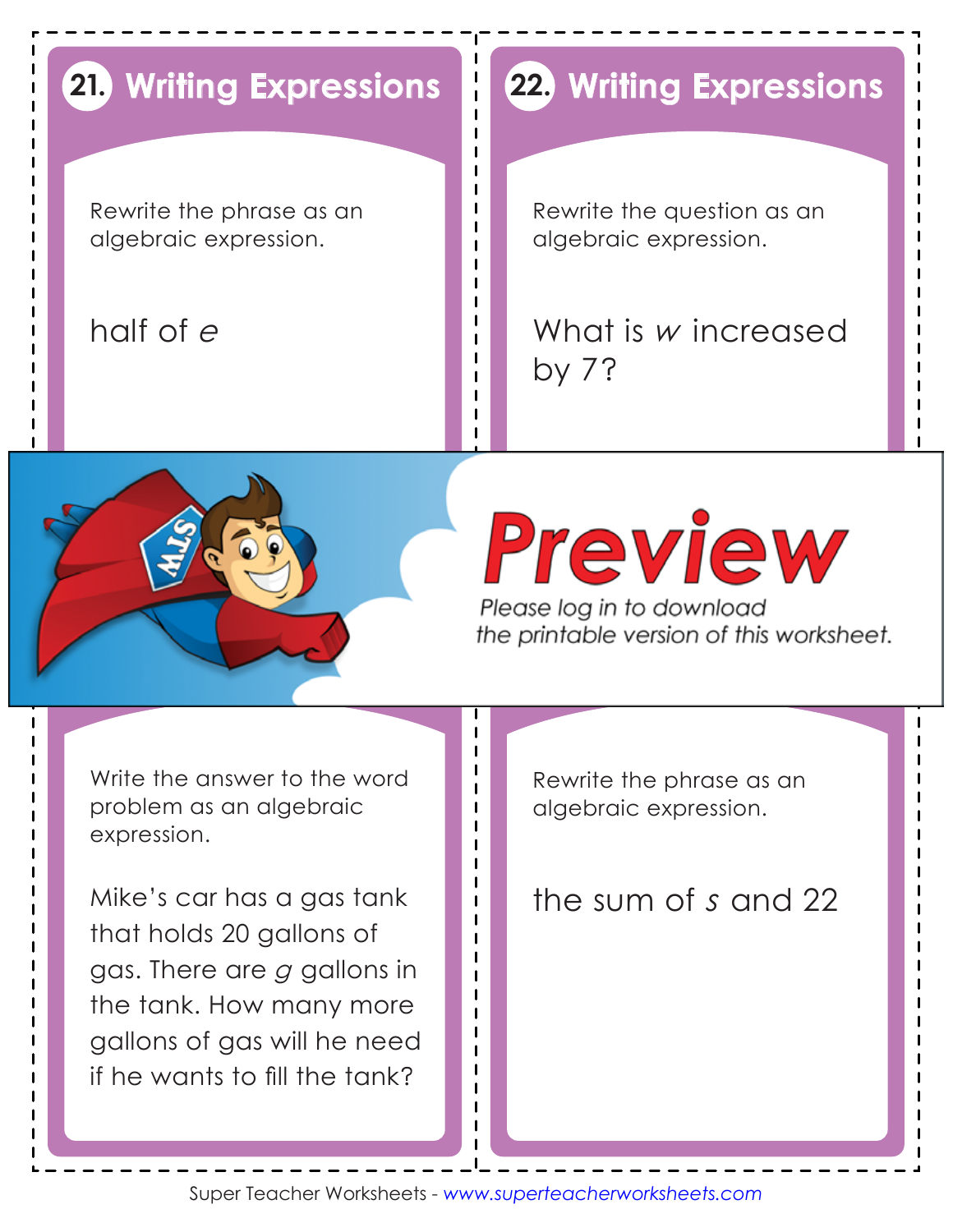## **25. Writing Expressions**

Rewrite the phrase as an algebraic expression.

## 6 decreased by *<sup>x</sup>*

## **26. Writing Expressions**

Rewrite the question as an algebraic expression.

What is the product of *h* and 50?



# Preview

Please log in to download the printable version of this worksheet. **28.**

Write the answer to the word problem as an algebraic expression.

Marla has *p* pens. She gives half to her friend, Chen. How many pens does Marla have left?

Rewrite the phrase as an algebraic expression.

*v* times 12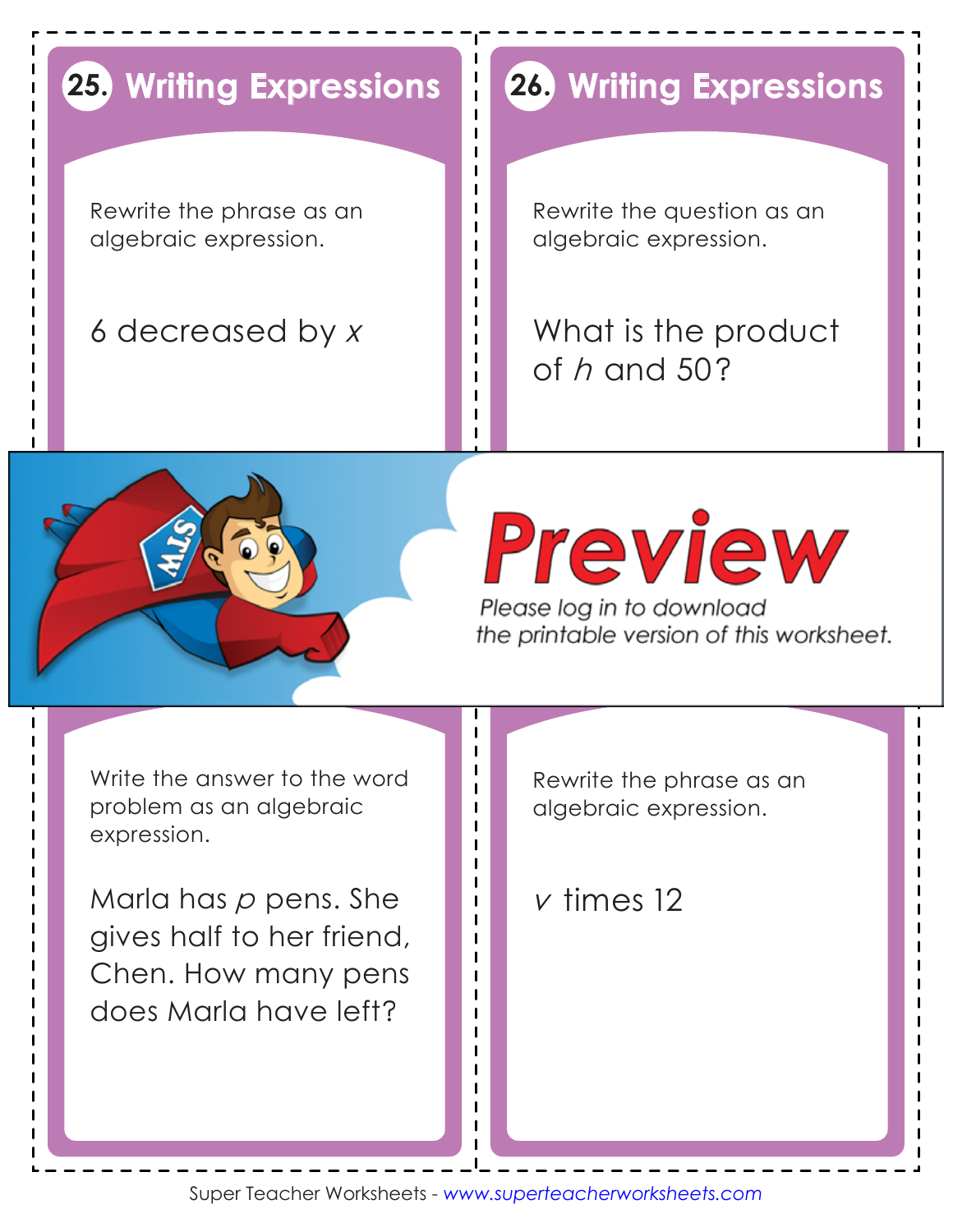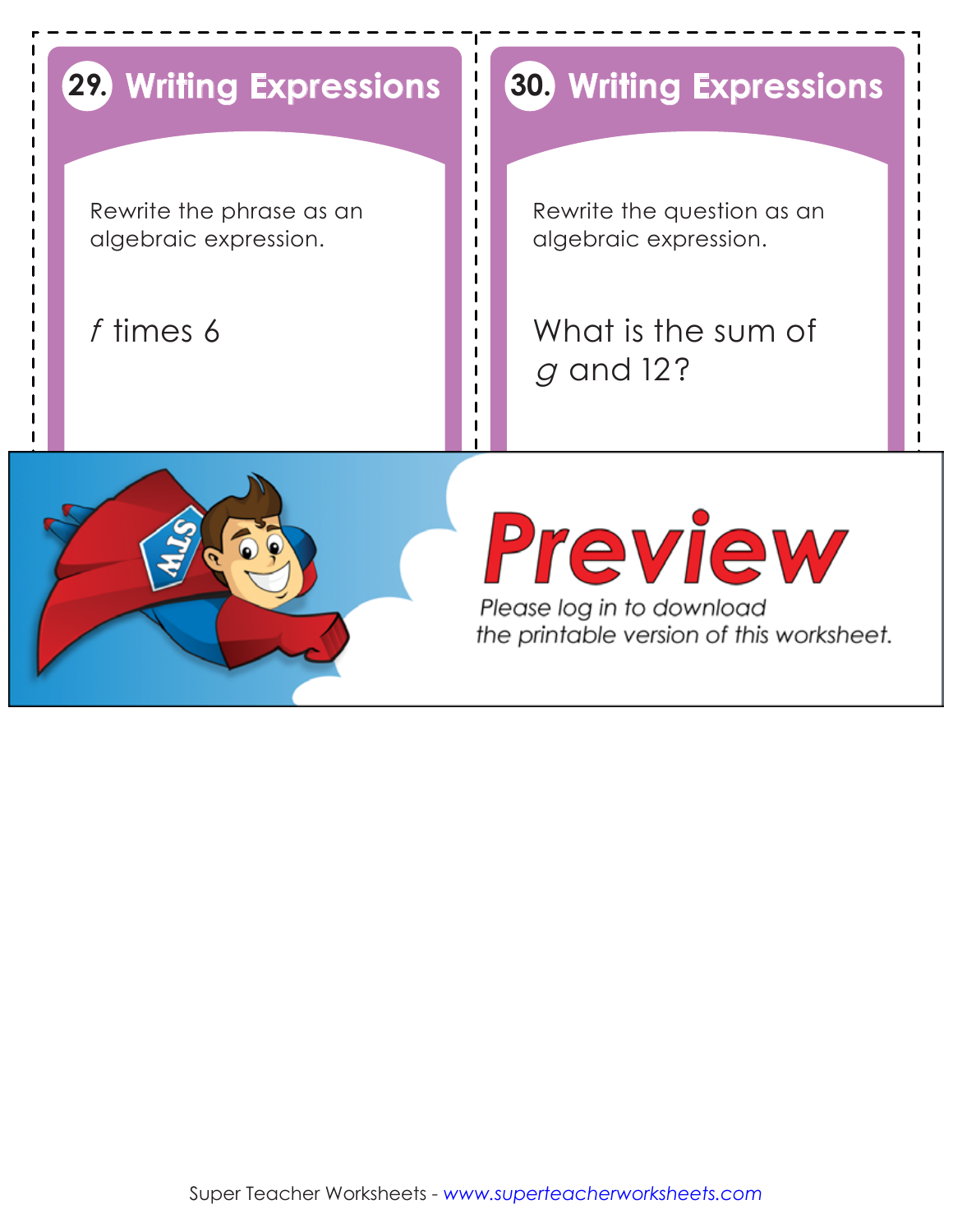| <b>Task Cards: Writing Expressions</b>                                           |                                                                                                                                                                                                                              |                   |
|----------------------------------------------------------------------------------|------------------------------------------------------------------------------------------------------------------------------------------------------------------------------------------------------------------------------|-------------------|
|                                                                                  | 11.                                                                                                                                                                                                                          | 21.               |
| 2. $\qquad \qquad$                                                               |                                                                                                                                                                                                                              |                   |
| 3.                                                                               |                                                                                                                                                                                                                              | 23.               |
| Preview<br>Please log in to download<br>the printable version of this worksheet. |                                                                                                                                                                                                                              |                   |
|                                                                                  | <u>16. ____________</u>                                                                                                                                                                                                      | $\overline{26.}$  |
|                                                                                  |                                                                                                                                                                                                                              |                   |
|                                                                                  |                                                                                                                                                                                                                              | 28.               |
|                                                                                  | $9.$ 2008. 2008. 2009. 2009. 2009. 2009. 2009. 2009. 2009. 2009. 2009. 2009. 2009. 2009. 2009. 2009. 2009. 2009. 2009. 2009. 2009. 2009. 2009. 2009. 2009. 2009. 2009. 2009. 2009. 2009. 2009. 2009. 2009. 2009. 2009. 2009. | 29.               |
|                                                                                  |                                                                                                                                                                                                                              | $10.$ 20. 20. 30. |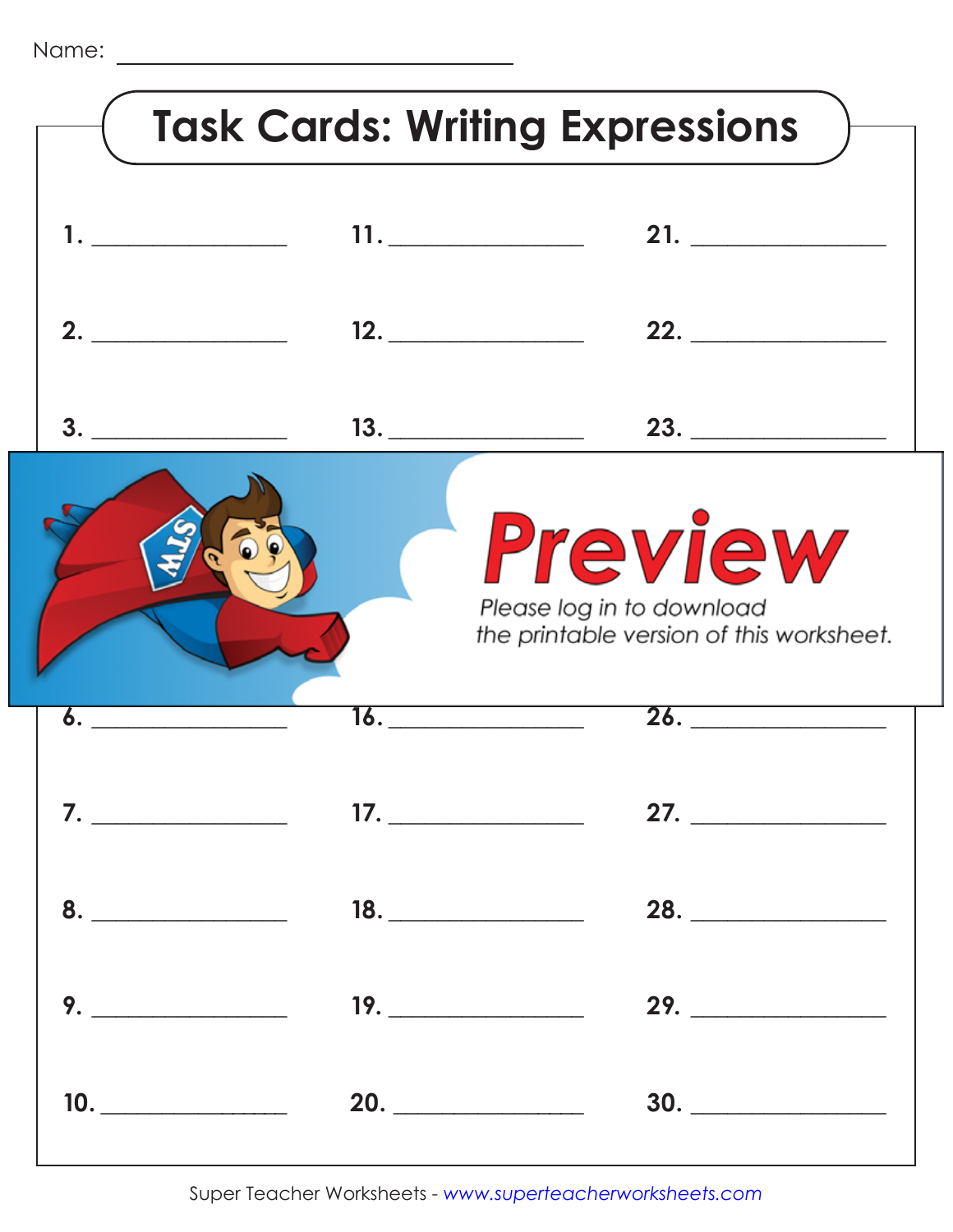## **ANSWER KEY**



Super Teacher Worksheets - www.superteacherworksheets.com